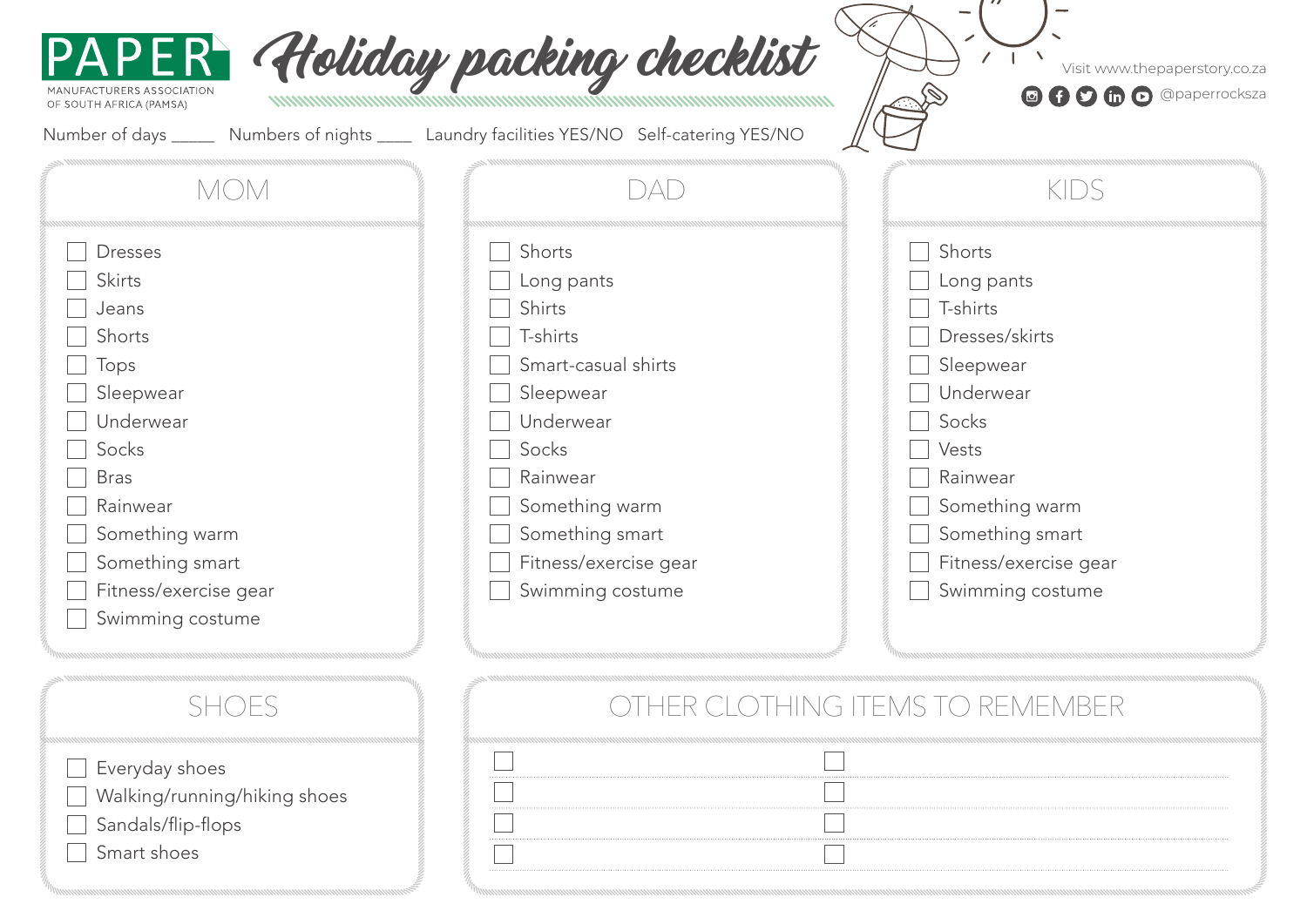

| Holiday packing checklist | Visit www.thepaperstory.co.za                 |
|---------------------------|-----------------------------------------------|
|                           | <b>a</b> A <b>D</b> in a <b>Opaperrocksza</b> |

 $\mathbb{R}^{N}$ 

|  |  |  |  |  | $\mathbf{D}$ $\mathbf{D}$ $\mathbf{D}$ $\mathbf{D}$ @paperrocksza |
|--|--|--|--|--|-------------------------------------------------------------------|
|--|--|--|--|--|-------------------------------------------------------------------|

| <b>ACCESSORIES</b>                                                                                        |  |
|-----------------------------------------------------------------------------------------------------------|--|
| Masks<br>Sun hat/cap<br>Umbrella<br><b>Belts</b><br>Jewellery<br>Handbag/s<br>Collapsible carry/tote bags |  |
| LAUNDRY STUFF                                                                                             |  |
| Washing powder/liquid<br>Stain remover<br>Laundry bag/collapsible basket<br>3-1 laundry pods              |  |
| TECH                                                                                                      |  |
| Torches<br>Cell phone<br><b>LED Lights</b><br>Laptop/tablet<br>Chargers<br>WiFi<br>Plug adaptors          |  |

| TOILETRIES                         |  |
|------------------------------------|--|
| Toothbrush                         |  |
| Toothpaste                         |  |
| Dental floss                       |  |
| Soap/bodywash                      |  |
| Deodorant                          |  |
| Face wash/cleanser                 |  |
| Moisturizer                        |  |
| Shampoo                            |  |
| Conditioner                        |  |
| Hairbrush/Comb                     |  |
| Hairstyling tools                  |  |
| Sunscreen                          |  |
| After sun lotion                   |  |
| Talcum powder (beach sand removal) |  |
| Contact lenses & lens solution     |  |
| Shaving supplies                   |  |
| Makeup                             |  |
| Makeup remover                     |  |
| Feminine-hygiene products          |  |
| Nail file/clippers/tweezers        |  |
| Hand sanitizer                     |  |
| Toilet rolls                       |  |
| Air freshener                      |  |
|                                    |  |

## FIRST AID / MEDICINES

| Antiseptic ointment               |
|-----------------------------------|
| Antiseptic solution               |
| Bandages and plasters             |
| Chronic medication/Birth control  |
| First aid kit                     |
| Insect repellant                  |
| Medications                       |
| Pain meds (paracetamol/ibuprofen) |
| Thermometer                       |
| Tummy meds                        |
| Vitamins                          |
|                                   |
|                                   |
|                                   |
|                                   |

| . |
|---|
|   |
|   |
|   |
| . |
|   |
| . |
|   |
|   |
|   |
| . |
|   |
|   |
|   |
|   |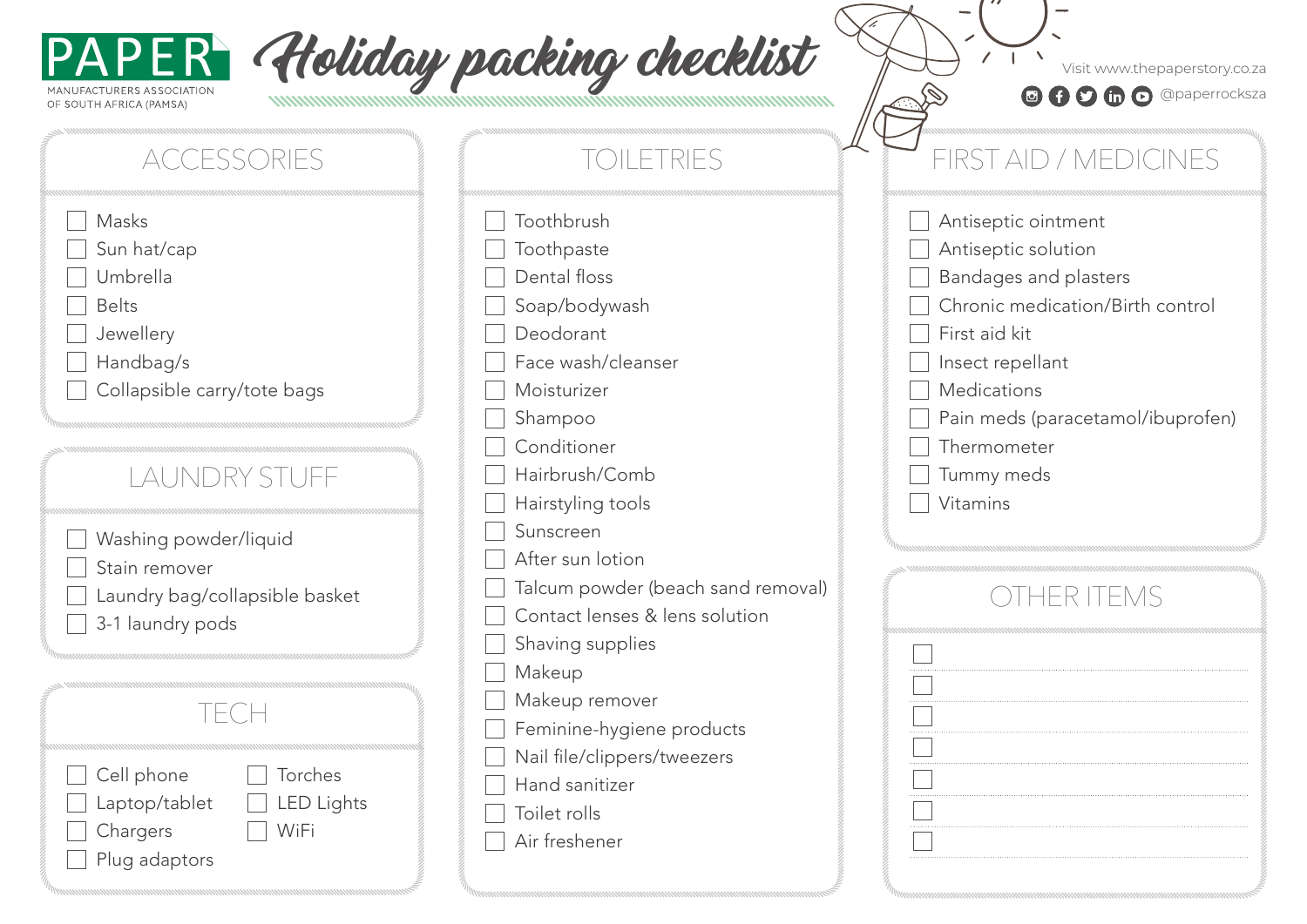

| NUFACTURERS ASSOCIATION<br>SOUTH AFRICA (PAMSA)                                                                             | PAPER Holiday packing checklist                                                                                                   | Visit www.thepaperstory.co.za<br>© + 0 to @ @ paperrocksza                                      |
|-----------------------------------------------------------------------------------------------------------------------------|-----------------------------------------------------------------------------------------------------------------------------------|-------------------------------------------------------------------------------------------------|
| KITCHEN                                                                                                                     | DRINKS                                                                                                                            | VEGGIES AND FRUIT                                                                               |
| Dish cloths<br>Scourer<br>Dish towels<br>Dishwashing liquid<br>Rubber gloves<br>Bleach                                      | <b>Bottled</b> water<br>Cordial/juice<br>Soft drinks<br>Alcohol                                                                   | Onions<br>Cooking<br>veggies<br>Potatoes<br>Garlic<br>Salad veggies<br>Snacking fruit<br>Lemons |
| Soap powder<br>Pegs<br>Plastic bags<br>Dustbin bags<br>Matches                                                              | CONDIMENTS AND STAPLES<br>Bread/rolls<br>Pasta<br><b>Breakfasts</b><br>Peanut butter                                              | TUEE                                                                                            |
| Charcoal<br>Firelighters<br>Flask<br>Plastic containers<br>Potato peeler<br>Sharp knife<br>Tin opener<br>Tinfoil/cling wrap | and cereals<br>Rice<br>Coffee/tea<br>Salt/pepper/<br>Flour<br>spices<br>Jam<br>Sugar<br>Honey<br>Sweetener<br>Oil<br>Tomato sauce | Yoghurt<br>Ice packs<br>Cheese<br>Butter/marg<br>Mayonnaise<br>Eggs<br>Meat<br><b>Milk</b>      |
| Paper towel<br>Water bottles                                                                                                |                                                                                                                                   | <b>SNACKS AND NIBBLES</b>                                                                       |
|                                                                                                                             |                                                                                                                                   | Sweets<br><b>Biscuits</b><br>Popcorn<br>Chips<br>Crackers<br>Pickles                            |